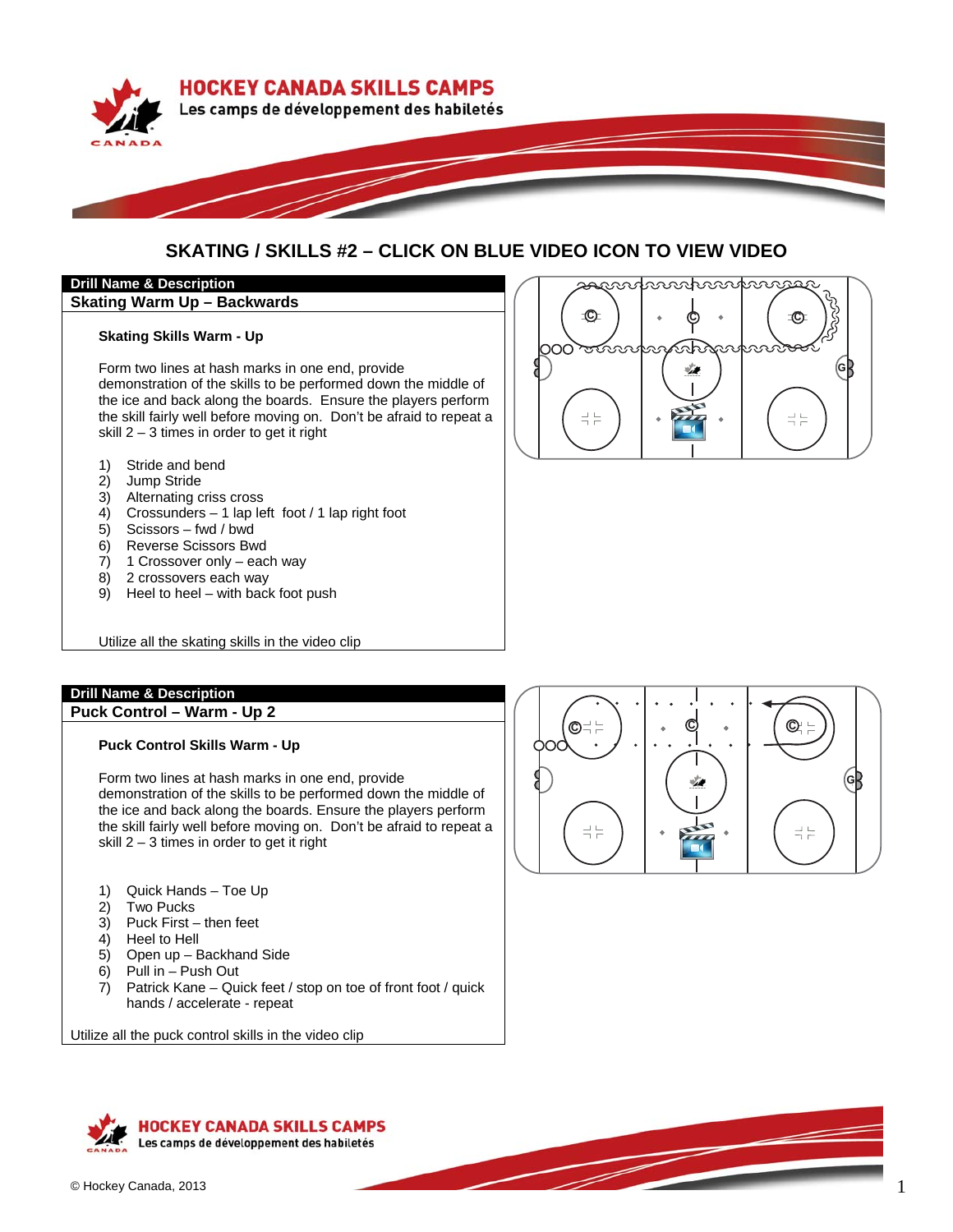**HOCKEY CANADA SKILLS CAMPS** 





**3 Station Skills #1** 

#### **1) Skating Circles**

-Players start in line in the corner.

-Perform skating skills around both circles to ensure skills are done equally both ways.

-Crossunders / C-Cuts / Quick feet hi lo's / Heel to heel back foot push / Heel to heel open up / Pivot inside with 1 crossover

#### **Key Teaching Points**

-Make sure technique is done correctly before speed. Repeat each skill as many times as necessary until players get the footwork right

## **2) NZ Transition Skating**

-Players start on blue line in neutral zone.

-Skate patterns as shown working on agility, balance and foot speed.

-Controlled repetition to perform skating skills.

#### **Key Teaching Points**

-Change up pattern and go both ways to ensure repetition in turning and transitioning both ways.



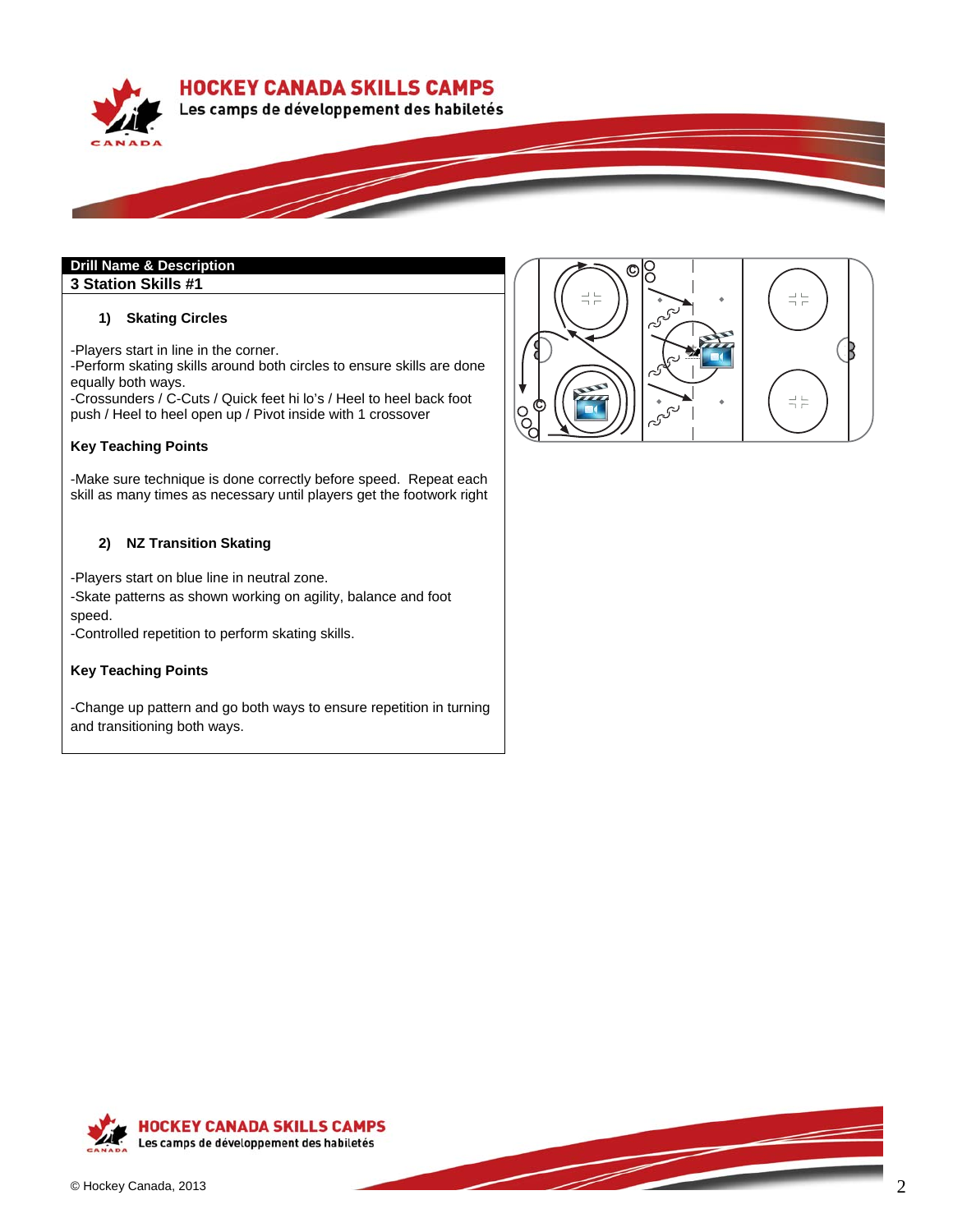**HOCKEY CANADA SKILLS CAMPS** 





# **Drill Name & Description**

**3 Station Skills #2** 

## **1) Transition Races**

-Start with 2 lines each with two pylons in a vertical line. -Players start at bottom pylon, on coach's signal the player's race to top pylon, pivot and skate backwards to bottom pylon. -Repeat by pivoting the opposite way the next time.

#### **Key Teaching Points**

-Efficient turns, blow as little snow as possible -Quick feet

#### **2) Corner Puck Protect**

-Players start in corner with pucks.

-Place a couple of obstacles on the top of the circle to act as a defensemen's stick ( Stick on pylon , Assistant coach, etc...) -Players have to open up, and protect the puck going by the obstacle – finish with shot on net

-Change corners so players work on both forehand and backhand sides

## **Key Teaching Points**

-Open up with heel to heel move, and move puck back towards the back foot to protect it at the same time.

## **3) Puck dots**

-Place a line of pucks in a straight line approximately 12 inches apart.

-Player has to straddle the pucks with the skates and then move the puck from side to side in and out of the pucks.

-Go forwards then backwards. Add in toe drags to make it harder.

## **Key Teaching Points**

-Quiet feet, use range of motion of arms to so from side to side. -Exchange weight from skate to skate